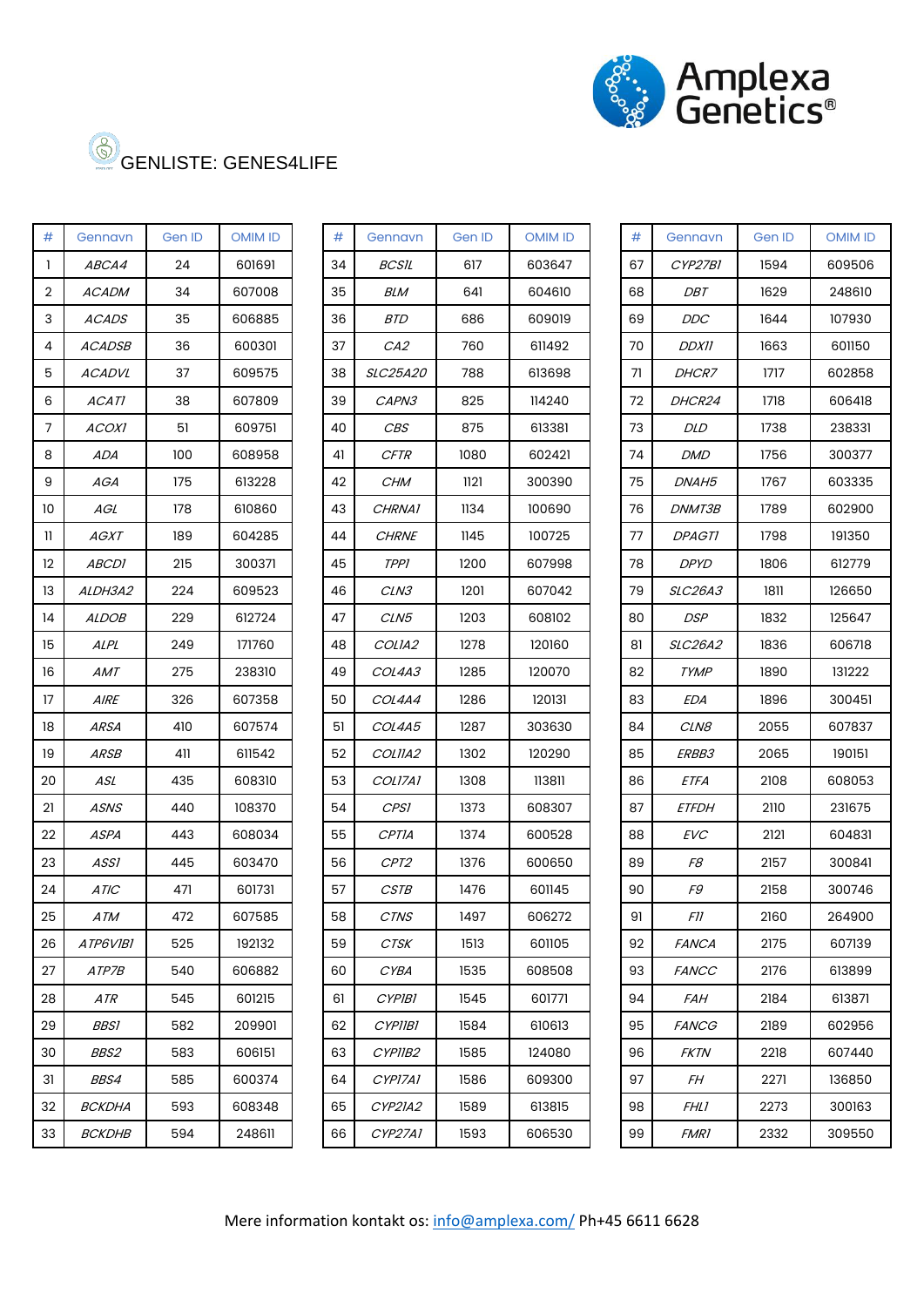

| #   | Gennavn        | Gen ID | <b>OMIM ID</b> |
|-----|----------------|--------|----------------|
| 100 | <i>FUCA1</i>   | 2517   | 612280         |
| 101 | <i>G6PC1</i>   | 2538   | 613742         |
| 102 | <i>SLC37A4</i> | 2542   | 602671         |
| 103 | GAA            | 2548   | 606800         |
| 104 | GALC           | 2581   | 606890         |
| 105 | <b>GALKI</b>   | 2584   | 604313         |
| 106 | GALT           | 2592   | 606999         |
| 107 | GAMT           | 2593   | 601240         |
| 108 | GBA            | 2629   | 606463         |
| 109 | <i>GBE1</i>    | 2632   | 607839         |
| 110 | GCDH           | 2639   | 608801         |
| ווו | GCSH           | 2653   | 238330         |
| 112 | <i>B4GALTI</i> | 2683   | 137060         |
| 113 | <i>GJB2</i>    | 2706   | 121011         |
| 114 | GLA            | 2717   | 300644         |
| 115 | GLB1           | 2720   | 611458         |
| 116 | <i>GLDC</i>    | 2731   | 238300         |
| 117 | <i>GLE1</i>    | 2733   | 603371         |
| 118 | GPIBA          | 2811   | 606672         |
| 119 | GP9            | 2815   | 173515         |
| 120 | <i>GUSB</i>    | 2990   | 611499         |
| 121 | HADHA          | 3030   | 600890         |
| 122 | <i>HADHB</i>   | 3032   | 143450         |
| 123 | <i>HADH</i>    | 3033   | 601609         |
| 124 | HBA1           | 3039   | 141800         |
| 125 | <i>HBA2</i>    | 3040   | 141850         |
| 126 | HBB            | 3043   | 141900         |
| 127 | HEXA           | 3073   | 606869         |
| 128 | <i>HEXB</i>    | 3074   | 606873         |
| 129 | <b>HGD</b>     | 3081   | 607474         |
| 130 | <b>HLCS</b>    | 3141   | 609018         |
| 131 | <i>HMGCL</i>   | 3155   | 613898         |
| 132 | HPSI           | 3257   | 604982         |

| #   | Gennavn        | Gen ID | <b>OMIM ID</b> | #   | Gennavn           | Gen ID | <b>OMIM ID</b> | #   | Gennavn          | Gen ID | <b>OMIM ID</b> |
|-----|----------------|--------|----------------|-----|-------------------|--------|----------------|-----|------------------|--------|----------------|
| 100 | <b>FUCA1</b>   | 2517   | 612280         | 133 | <i>HSD3B2</i>     | 3284   | 613890         | 166 | <b>MPL</b>       | 4352   | 159530         |
| 101 | G6PC1          | 2538   | 613742         | 134 | HSD17B3           | 3293   | 605573         | 167 | MPV17            | 4358   | 137960         |
| 102 | <b>SLC37A4</b> | 2542   | 602671         | 135 | HSD17B4           | 3295   | 601860         | 168 | <b>MTHFR</b>     | 4524   | 607093         |
| 103 | GAA            | 2548   | 606800         | 136 | HSPG2             | 3339   | 142461         | 169 | <b>MTTP</b>      | 4547   | 157147         |
| 104 | GALC           | 2581   | 606890         | 137 | HYALI             | 3373   | 607071         | 170 | <b>MTRR</b>      | 4552   | 602568         |
| 105 | <i>GALKI</i>   | 2584   | 604313         | 138 | IDS               | 3423   | 300823         | 171 | <i>TRIM37</i>    | 4591   | 605073         |
| 106 | GALT           | 2592   | 606999         | 139 | <b>IDUA</b>       | 3425   | 252800         | 172 | <b>MMUT</b>      | 4594   | 609058         |
| 107 | GAMT           | 2593   | 601240         | 140 | <i>SPIIO</i>      | 3431   | 604457         | 173 | MYO5A            | 4644   | 160777         |
| 108 | GBA            | 2629   | 606463         | 141 | <b>IGFI</b>       | 3479   | 147440         | 174 | MYO7A            | 4647   | 276903         |
| 109 | <b>GBE1</b>    | 2632   | 607839         | 142 | <b>IGHMBP2</b>    | 3508   | 600502         | 175 | <b>NAGA</b>      | 4668   | 104170         |
| 110 | GCDH           | 2639   | 608801         | 143 | <b>INSR</b>       | 3643   | 147670         | 176 | <b>NAGLU</b>     | 4669   | 609701         |
| Ш   | GCSH           | 2653   | 238330         | 144 | ITGA6             | 3655   | 147556         | 177 | <b>NBN</b>       | 4683   | 602667         |
| 112 | <b>B4GALTI</b> | 2683   | 137060         | 145 | <b>ITGB4</b>      | 3691   | 147557         | 178 | <b>NEB</b>       | 4703   | 161650         |
| 113 | GJB2           | 2706   | 121011         | 146 | IVD               | 3712   | 607036         | 179 | <b>NEUI</b>      | 4758   | 608272         |
| 114 | GLA            | 2717   | 300644         | 147 | <b>KCNJII</b>     | 3767   | 600937         | 180 | NPCI             | 4864   | 607623         |
| 115 | GLB1           | 2720   | 611458         | 148 | <b>KCNJ13</b>     | 3769   | 603208         | 181 | <b>NPHP1</b>     | 4867   | 607100         |
| 116 | GLDC           | 2731   | 238300         | 149 | <b>KCNQ1</b>      | 3784   | 607542         | 182 | <b>NPHS1</b>     | 4868   | 602716         |
| 117 | <b>GLEI</b>    | 2733   | 603371         | 150 | LAMA2             | 3908   | 156225         | 183 | NTRK1            | 4914   | 191315         |
| 118 | <b>GPIBA</b>   | 2811   | 606672         | 151 | LAMA3             | 3909   | 600805         | 184 | OAT              | 4942   | 613349         |
| 119 | GP9            | 2815   | 173515         | 152 | <i>LAMB2</i>      | 3913   | 150325         | 185 | OCA2             | 4948   | 611409         |
| 120 | <b>GUSB</b>    | 2990   | 611499         | 153 | LAMB3             | 3914   | 150310         | 186 | <b>TNFRSF11B</b> | 4982   | 602643         |
| 121 | <b>HADHA</b>   | 3030   | 600890         | 154 | LAMC <sub>2</sub> | 3918   | 150292         | 187 | PAH              | 5053   | 612349         |
| 122 | <b>HADHB</b>   | 3032   | 143450         | 155 | LBR               | 3930   | 600024         | 188 | PAX6             | 5080   | 607108         |
| 123 | <b>HADH</b>    | 3033   | 601609         | 156 | <b>LIFR</b>       | 3977   | 151443         | 189 | <b>PCCA</b>      | 5095   | 232000         |
| 124 | HBA1           | 3039   | 141800         | 157 | LIPA              | 3988   | 613497         | 190 | <i>PCCB</i>      | 5096   | 232050         |
| 125 | HBA2           | 3040   | 141850         | 158 | LMNA              | 4000   | 150330         | 191 | PDE6D            | 5147   | 602676         |
| 126 | <b>HBB</b>     | 3043   | 141900         | 159 | LPL               | 4023   | 609708         | 192 | <b>SLC26A4</b>   | 5172   | 605646         |
| 127 | <b>HEXA</b>    | 3073   | 606869         | 160 | LRP <sub>2</sub>  | 4036   | 600073         | 193 | <b>PEX1</b>      | 5189   | 602136         |
| 128 | <i>HEXB</i>    | 3074   | 606873         | 161 | <i>MAN2B1</i>     | 4125   | 609458         | 194 | PEX6             | 5190   | 601498         |
| 129 | HGD            | 3081   | 607474         | 162 | <b>MEFV</b>       | 4210   | 608107         | 195 | PEX7             | 5191   | 601757         |
| 130 | <b>HLCS</b>    | 3141   | 609018         | 163 | <i>MGAT2</i>      | 4247   | 602616         | 196 | <i>PEXIO</i>     | 5192   | 602859         |
| 131 | HMGCL          | 3155   | 613898         | 164 | <b>MOCSI</b>      | 4337   | 603707         | 197 | ATP8B1           | 5205   | 602397         |
| 132 | <b>HPS1</b>    | 3257   | 604982         | 165 | <b>MPI</b>        | 4351   | 154550         | 198 | <b>PFKM</b>      | 5213   | 610681         |
|     |                |        |                |     |                   |        |                |     |                  |        |                |

| #   | Gennavn          | Gen ID | <b>OMIM ID</b> |
|-----|------------------|--------|----------------|
| 166 | <b>MPL</b>       | 4352   | 159530         |
| 167 | MPV17            | 4358   | 137960         |
| 168 | <i>MTHFR</i>     | 4524   | 607093         |
| 169 | <i>MTTP</i>      | 4547   | 157147         |
| 170 | <b>MTRR</b>      | 4552   | 602568         |
| 171 | <i>TRIM37</i>    | 4591   | 605073         |
| 172 | <b>MMUT</b>      | 4594   | 609058         |
| 173 | MYO5A            | 4644   | 160777         |
| 174 | MYO7A            | 4647   | 276903         |
| 175 | NAGA             | 4668   | 104170         |
| 176 | <i>NAGLU</i>     | 4669   | 609701         |
| 177 | NBN              | 4683   | 602667         |
| 178 | NEB              | 4703   | 161650         |
| 179 | <b>NEU1</b>      | 4758   | 608272         |
| 180 | <b>NPC1</b>      | 4864   | 607623         |
| 181 | <b>NPHPI</b>     | 4867   | 607100         |
| 182 | <b>NPHSI</b>     | 4868   | 602716         |
| 183 | NTRK1            | 4914   | 191315         |
| 184 | OAT              | 4942   | 613349         |
| 185 | OCA2             | 4948   | 611409         |
| 186 | <i>TNFRSF11B</i> | 4982   | 602643         |
| 187 | <i>PAH</i>       | 5053   | 612349         |
| 188 | <i>PAX6</i>      | 5080   | 607108         |
| 189 | PCCA             | 5095   | 232000         |
| 190 | РССВ             | 5096   | 232050         |
| 191 | <i>PDE6D</i>     | 5147   | 602676         |
| 192 | <i>SLC26A4</i>   | 5172   | 605646         |
| 193 | PEX1             | 5189   | 602136         |
| 194 | PEX6             | 5190   | 601498         |
| 195 | PEX7             | 5191   | 601757         |
| 196 | <i>PEX10</i>     | 5192   | 602859         |
| 197 | ATP8B1           | 5205   | 602397         |
| 198 | РҒКМ             | 5213   | 610681         |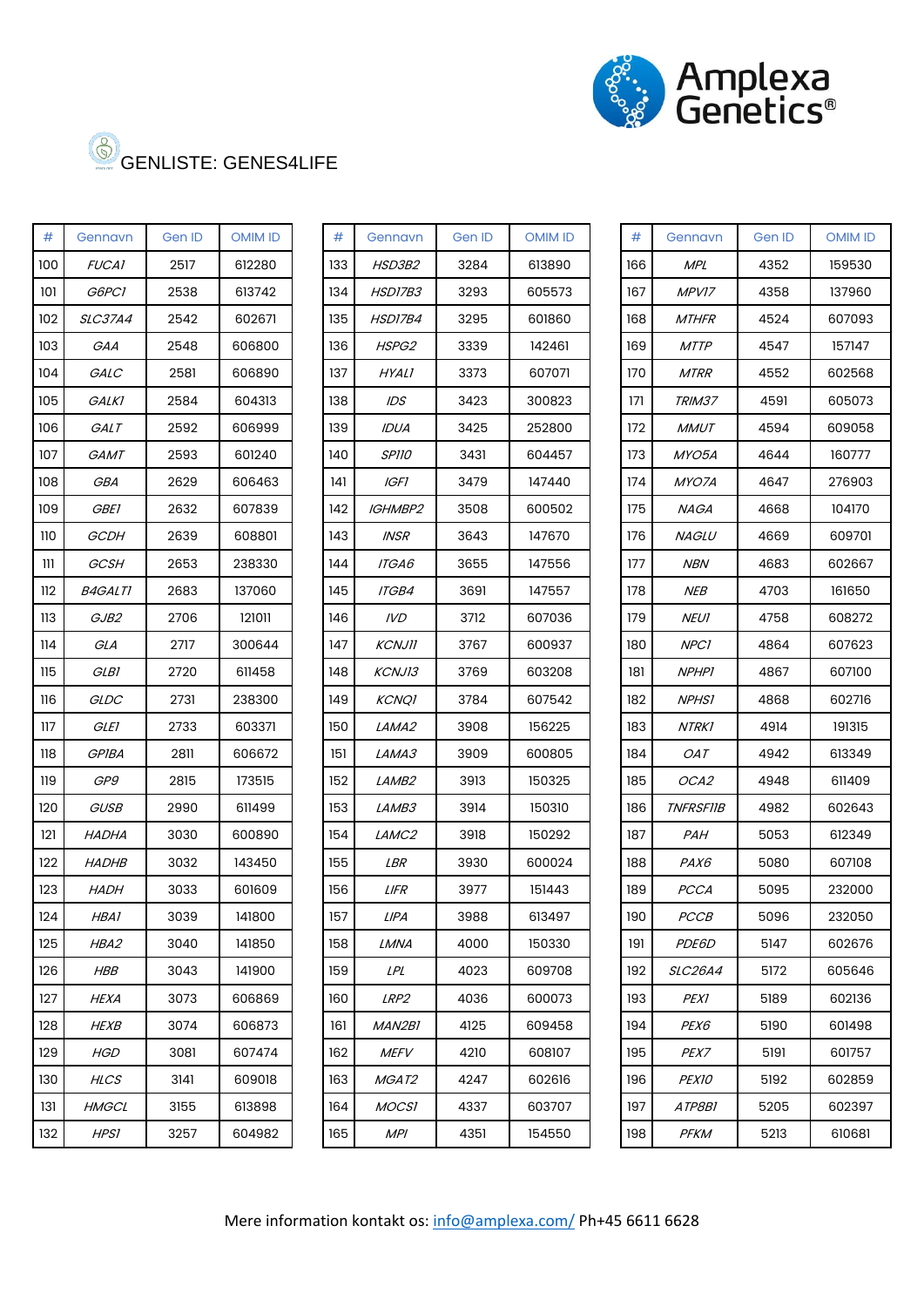

| #   | Gennavn           | Gen ID | OMIM ID |
|-----|-------------------|--------|---------|
| 199 | <i>SERPINA1</i>   | 5265   | 107400  |
| 200 | PKLR              | 5313   | 609712  |
| 201 | PKHDI             | 5314   | 606702  |
| 202 | <i>PLEC</i>       | 5339   | 601282  |
| 203 | <i>PLG</i>        | 5340   | 173350  |
| 204 | PMM2              | 5373   | 601785  |
| 205 | PMP <sub>22</sub> | 5376   | 601097  |
| 206 | <i>POLG</i>       | 5428   | 174763  |
| 207 | <i>PPT1</i>       | 5538   | 600722  |
| 208 | <b>PROPI</b>      | 5626   | 601538  |
| 209 | <i>PTHIR</i>      | 5745   | 168468  |
| 210 | <i>PTS</i>        | 5805   | 612719  |
| 211 | <i>PEX2</i>       | 5828   | 170993  |
| 212 | <i>PYGM</i>       | 5837   | 608455  |
| 213 | <i>RAB27A</i>     | 5873   | 603868  |
| 214 | <i>RAGI</i>       | 5896   | 179615  |
| 215 | <i>RAG2</i>       | 5897   | 179616  |
| 216 | <i>RAPSN</i>      | 5913   | 601592  |
| 217 | <i>RECQL</i>      | 5965   | 600537  |
| 218 | <i>RPE65</i>      | 6121   | 180069  |
| 219 | RSI               | 6247   | 300839  |
| 220 | <i>SC5D</i>       | 6309   | 602286  |
| 221 | <i>SCNNIA</i>     | 6337   | 600228  |
| 222 | <i>SCNNIB</i>     | 6338   | 600760  |
| 223 | <i>SCNNIG</i>     | 6340   | 600761  |
| 224 | SGCA              | 6442   | 600119  |
| 225 | <i>SGCB</i>       | 6443   | 600900  |
| 226 | SGCG              | 6445   | 608896  |
| 227 | <i>SGSH</i>       | 6448   | 605270  |
| 228 | <i>SLC3A1</i>     | 6519   | 104614  |
| 229 | <i>SLC12A3</i>    | 6559   | 600968  |
| 230 | <i>SLC22A5</i>    | 6584   | 603377  |
| 231 | SMN1              | 6606   | 600354  |

| #   | Gennavn           | Gen ID | <b>OMIM ID</b> | #   | Gennavn            | Gen ID | <b>OMIM ID</b> | #   | Gennavn         | Gen ID | <b>OMIM ID</b> |
|-----|-------------------|--------|----------------|-----|--------------------|--------|----------------|-----|-----------------|--------|----------------|
|     |                   | 5265   |                |     |                    | 6607   | 601627         |     |                 |        |                |
| 199 | <b>SERPINA1</b>   |        | 107400         | 232 | SMN <sub>2</sub>   |        |                | 265 | <b>ABCBII</b>   | 8647   | 603201         |
| 200 | <b>PKLR</b>       | 5313   | 609712         | 233 | <b>SMPD1</b>       | 6609   | 607608         | 266 | SUCLA2          | 8803   | 603921         |
| 201 | <b>PKHD1</b>      | 5314   | 606702         | 234 | <b>STAR</b>        | 6770   | 600617         | 267 | <b>DPMI</b>     | 8813   | 603503         |
| 202 | <b>PLEC</b>       | 5339   | 601282         | 235 | <b>SUOX</b>        | 6821   | 606887         | 268 | ST3GAL5         | 8869   | 604402         |
| 203 | <b>PLG</b>        | 5340   | 173350         | 236 | ABCC8              | 6833   | 600509         | 269 | <b>EIF2B5</b>   | 8893   | 603945         |
| 204 | PMM <sub>2</sub>  | 5373   | 601785         | 237 | <b>TBCE</b>        | 6905   | 604934         | 270 | SLC7A7          | 9056   | 603593         |
| 205 | PMP <sub>22</sub> | 5376   | 601097         | 238 | TFR2               | 7036   | 604720         | 271 | <i>CLDNI</i>    | 9076   | 603718         |
| 206 | POLG              | 5428   | 174763         | 239 | <b>TGMI</b>        | 7051   | 190195         | 272 | <b>CRLF1</b>    | 9244   | 604237         |
| 207 | <b>PPT1</b>       | 5538   | 600722         | 240 | TН                 | 7054   | 191290         | 273 | <b>ADGRG1</b>   | 9289   | 604110         |
| 208 | <b>PROPI</b>      | 5626   | 601538         | 241 | <b>TNNT1</b>       | 7138   | 191041         | 274 | SNAP29          | 9342   | 604202         |
| 209 | <b>PTHIR</b>      | 5745   | 168468         | 242 | <b>TSHR</b>        | 7253   | 603372         | 275 | GRHPR           | 9380   | 604296         |
| 210 | PTS               | 5805   | 612719         | 243 | <b>TSPYLI</b>      | 7259   | 604714         | 276 | MED17           | 9440   | 603810         |
| 211 | PEX2              | 5828   | 170993         | 244 | <b>TTPA</b>        | 7274   | 600415         | 277 | EIF2AK3         | 9451   | 604032         |
| 212 | <b>PYGM</b>       | 5837   | 608455         | 245 | TYR                | 7299   | 606933         | 278 | <i>ADAMTS2</i>  | 9509   | 604539         |
| 213 | RAB27A            | 5873   | 603868         | 246 | <b>TYRPI</b>       | 7306   | 115501         | 279 | PREPL           | 9581   | 609557         |
| 214 | <b>RAGI</b>       | 5896   | 179615         | 247 | <b>UROS</b>        | 7390   | 606938         | 280 | <b>IQCB1</b>    | 9657   | 609237         |
| 215 | RAG2              | 5897   | 179616         | 248 | USH <sub>2</sub> A | 7399   | 608400         | 281 | KIAA0586        | 9786   | 610178         |
| 216 | <b>RAPSN</b>      | 5913   | 601592         | 249 | <b>CLRN1</b>       | 7401   | 606397         | 282 | <b>SLC12A6</b>  | 9990   | 604878         |
| 217 | <b>RECQL</b>      | 5965   | 600537         | 250 | <b>VLDLR</b>       | 7436   | 192977         | 283 | GNE             | 10020  | 603824         |
| 218 | RPE65             | 6121   | 180069         | 251 | WNT3               | 7473   | 165330         | 284 | <b>USHIC</b>    | 10083  | 605242         |
| 219 | RS1               | 6247   | 300839         | 252 | WNT7A              | 7476   | 601570         | 285 | <b>TSFM</b>     | 10102  | 604723         |
| 220 | SC <sub>5D</sub>  | 6309   | 602286         | 253 | <b>BSND</b>        | 7809   | 606412         | 286 | <b>LRPPRC</b>   | 10128  | 607544         |
| 221 | <b>SCNNIA</b>     | 6337   | 600228         | 254 | NPHS <sub>2</sub>  | 7827   | 604766         | 287 | SLC25A13        | 10165  | 603859         |
| 222 | <i>SCNNIB</i>     | 6338   | 600760         | 255 | <b>ALMS1</b>       | 7840   | 606844         | 288 | ZMPSTE24        | 10269  | 606480         |
| 223 | <b>SCNNIG</b>     | 6340   | 600761         | 256 | <b>MOGS</b>        | 7841   | 601336         | 289 | TCIRGI          | 10312  | 604592         |
| 224 | <i>SGCA</i>       | 6442   | 600119         | 257 | PAX8               | 7849   | 167415         | 290 | HAXI            | 10456  | 605998         |
| 225 | <i>SGCB</i>       | 6443   | 600900         | 258 | EPM2A              | 7957   | 607566         | 291 | <i>FBLN5</i>    | 10516  | 604580         |
| 226 | SGCG              | 6445   | 608896         | 259 | AAAS               | 8086   | 605378         | 292 | CIB2            | 10518  | 605564         |
| 227 | <b>SGSH</b>       | 6448   | 605270         | 260 | MKKS               | 8195   | 604896         | 293 | <i>RNASEH2A</i> | 10535  | 606034         |
| 228 | <i>SLC3A1</i>     | 6519   | 104614         | 261 | <i>DYSF</i>        | 8291   | 603009         | 294 | <i>SLC35A1</i>  | 10559  | 605634         |
| 229 | <i>SLC12A3</i>    | 6559   | 600968         | 262 | <i>FOXNI</i>       | 8456   | 600838         | 295 | NPC2            | 10577  | 601015         |
| 230 | <b>SLC22A5</b>    | 6584   | 603377         | 263 | ELPI               | 8518   | 603722         | 296 | <b>POMTI</b>    | 10585  | 607423         |
| 231 | <i>SMN1</i>       | 6606   | 600354         | 264 | <b>AGPS</b>        | 8540   | 603051         | 297 | <i>SDCCAG8</i>  | 10806  | 613524         |
|     |                   |        |                |     |                    |        |                |     |                 |        |                |

| #   | Gennavn              | Gen ID          | OMIM ID |  |  |
|-----|----------------------|-----------------|---------|--|--|
| 265 | <b>ABCBII</b>        | 8647            | 603201  |  |  |
| 266 | <i>SUCLA2</i>        | 8803            | 603921  |  |  |
| 267 | <i>DPMI</i>          | 8813            | 603503  |  |  |
| 268 | <i>ST3GAL5</i>       | 8869            | 604402  |  |  |
| 269 | <i>EIF2B5</i>        | 8893            | 603945  |  |  |
| 270 | SLC7A7               | 9056            | 603593  |  |  |
| 271 | <i>CLDNI</i>         | 9076            | 603718  |  |  |
| 272 | <b>CRLF1</b>         | 9244            | 604237  |  |  |
| 273 | <i>ADGRGI</i>        | 9289            | 604110  |  |  |
| 274 | <i>SNAP29</i>        | 9342            | 604202  |  |  |
| 275 | <i>GRHPR</i>         | 9380            | 604296  |  |  |
| 276 | MED17                | 9440            | 603810  |  |  |
| 277 | <i>EIF2AK3</i>       | 9451            | 604032  |  |  |
| 278 | <i>ADAMTS2</i>       | 9509            | 604539  |  |  |
| 279 | PREPL                | 9581            | 609557  |  |  |
| 280 | <i>IQCB1</i>         | 9657            | 609237  |  |  |
| 281 | <i>KIAA0586</i>      | 9786            | 610178  |  |  |
| 282 | <i>SLC12A6</i>       | 9990            | 604878  |  |  |
| 283 | GNE                  | 10020<br>603824 |         |  |  |
| 284 | USHIC                | 10083           | 605242  |  |  |
| 285 | <i>TSFM</i>          | 10102           | 604723  |  |  |
| 286 | <i><b>LRPPRC</b></i> | 10128           | 607544  |  |  |
| 287 | <i>SLC25A13</i>      | 10165           | 603859  |  |  |
| 288 | <i>ZMPSTE24</i>      | 10269           | 606480  |  |  |
| 289 | TCIRGI               | 10312           | 604592  |  |  |
| 290 | HAXI                 | 10456           | 605998  |  |  |
| 291 | <i>FBLN5</i>         | 10516           | 604580  |  |  |
| 292 | CIB2                 | 10518           | 605564  |  |  |
| 293 | <i>RNASEH2A</i>      | 10535           | 606034  |  |  |
| 294 | <i>SLC35A1</i>       | 10559           | 605634  |  |  |
| 295 | NPC <sub>2</sub>     | 10577           | 601015  |  |  |
| 296 | <i>POMTI</i>         | 10585           | 607423  |  |  |
| 297 | <i>SDCCAG8</i>       | 10806           | 613524  |  |  |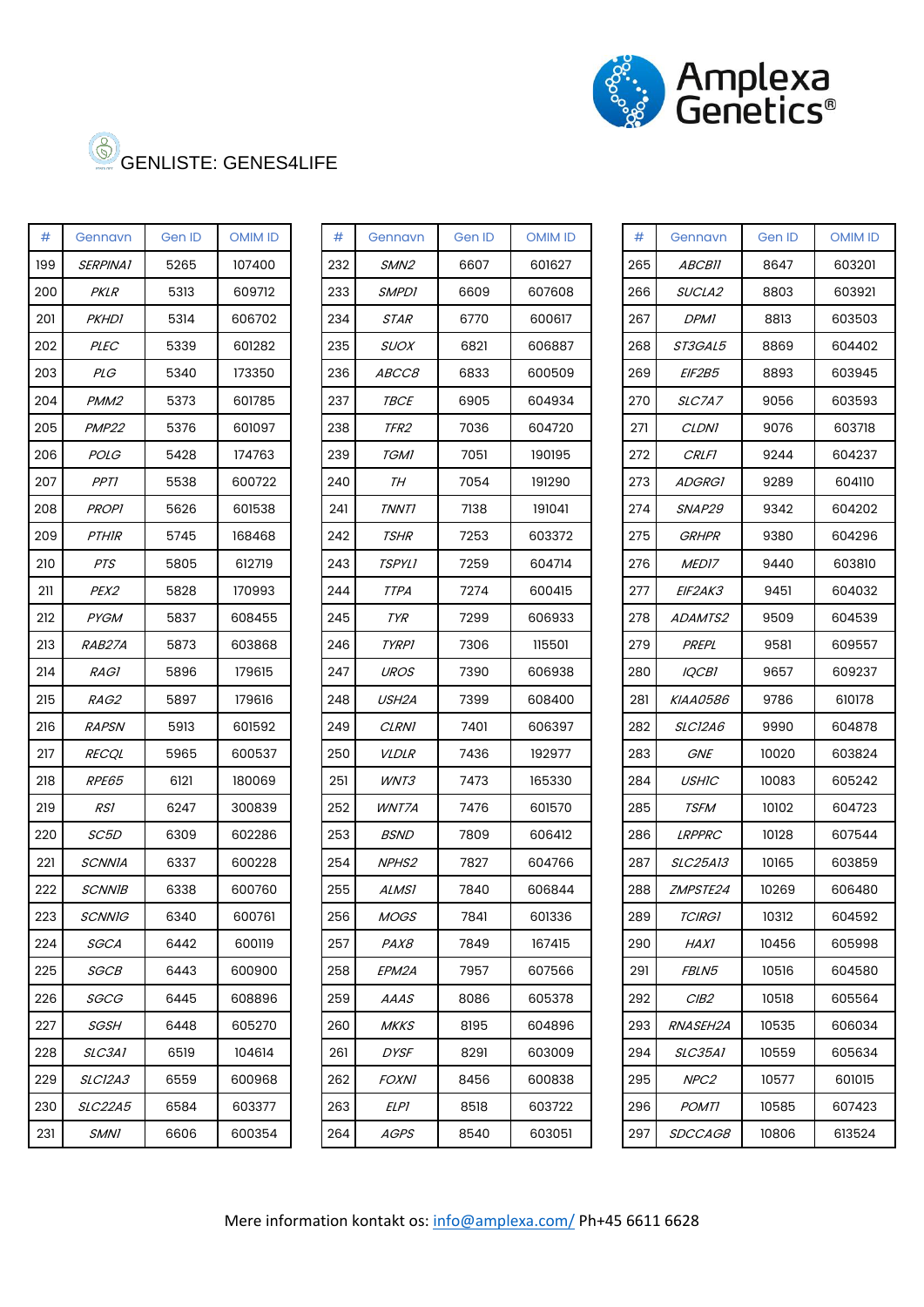

| #   | Gennavn              | Gen ID | <b>OMIM ID</b> |  |  |
|-----|----------------------|--------|----------------|--|--|
| 298 | IFT27                | 11020  | 615870         |  |  |
| 299 | <i>ADAMTS13</i>      | 11093  | 604134         |  |  |
| 300 | <i>CEP250</i>        | 11190  | 609689         |  |  |
| 301 | <i>TREX1</i>         | 11277  | 606609         |  |  |
| 302 | <i>TRIM32</i>        | 22954  | 602290         |  |  |
| 303 | <i>SLC35D1</i>       | 23169  | 610804         |  |  |
| 304 | MLCI                 | 23209  | 605908         |  |  |
| 305 | <i>VPS13A</i>        | 23230  | 605978         |  |  |
| 306 | RPGRIPIL             | 23322  | 610937         |  |  |
| 307 | <i>CRBI</i>          | 23418  | 604210         |  |  |
| 308 | <i>SLC35A3</i>       | 23443  | 605632         |  |  |
| 309 | <i>ETHEI</i>         | 23474  | 608451         |  |  |
| 310 | <i>ATP6V0A2</i>      | 23545  | 611716         |  |  |
| 311 | <i>PDSSI</i>         | 23590  | 607429         |  |  |
| 312 | <i>AMACR</i>         | 23600  | 604489         |  |  |
| 313 | <b>NUP62</b>         | 23636  | 605815         |  |  |
| 314 | <b>WHRN</b>          | 25861  | 607928         |  |  |
| 315 | <i>SAMHDI</i>        | 25939  | 606754         |  |  |
| 316 | <i>MMACHC</i>        | 25974  | 609831         |  |  |
| 317 | <i>ABHD12</i>        | 26090  | 613599         |  |  |
| 318 | <i>TCTN3</i>         | 26123  | 613847         |  |  |
| 319 | <i>ABCA12</i>        | 26154  | 607800         |  |  |
| 320 | <i>IFT172</i>        | 26160  | 607386         |  |  |
| 321 | <i>HIBCH</i>         | 26275  | 610690         |  |  |
| 322 | <i><b>VPS33B</b></i> | 26276  | 608552         |  |  |
| 323 | <i>SACS</i>          | 26278  | 604490         |  |  |
| 324 | <i>SLC17A5</i>       | 26503  | 604322         |  |  |
| 325 | DNAII                | 27019  | 604366         |  |  |
| 326 | NPHP3                | 27031  | 608002         |  |  |
| 327 | <i>B9D1</i>          | 27077  | 614144         |  |  |
| 328 | <i>BBS9</i>          | 27241  | 607968         |  |  |
| 329 | <i>ACAD9</i>         | 28976  | 611103         |  |  |
| 330 | ALG6                 | 29929  | 604566         |  |  |

| #   | Gennavn           | Gen ID | <b>OMIM ID</b> | #   | Gennavn         | Gen ID | <b>OMIM ID</b> | #   | Gennavn           | Gen ID | <b>OMIM ID</b> |
|-----|-------------------|--------|----------------|-----|-----------------|--------|----------------|-----|-------------------|--------|----------------|
| 298 | IFT <sub>27</sub> | 11020  | 615870         | 331 | EFEMP2          | 30008  | 604633         | 364 | <b>HAMP</b>       | 57817  | 606464         |
| 299 | ADAMTS13          | 11093  | 604134         | 332 | <b>SMARCALI</b> | 50485  | 606622         | 365 | CDH <sub>23</sub> | 64072  | 605516         |
| 300 | <b>CEP250</b>     | 11190  | 609689         | 333 | EXOSC3          | 51010  | 606489         | 366 | MCCC2             | 64087  | 609014         |
| 301 | <b>TREX1</b>      | 11277  | 606609         | 334 | <b>SEPSECS</b>  | 51091  | 613009         | 367 | STRA6             | 64220  | 610745         |
| 302 | TRIM32            | 22954  | 602290         | 335 | <b>SBDS</b>     | 51119  | 607444         | 368 | <b>SILI</b>       | 64374  | 608005         |
| 303 | SLC35D1           | 23169  | 610804         | 336 | <b>SLC45A2</b>  | 51151  | 606202         | 369 | <b>DCLREIC</b>    | 64421  | 605988         |
| 304 | <b>MLC1</b>       | 23209  | 605908         | 337 | <b>TMEM216</b>  | 51259  | 613277         | 370 | DNAI2             | 64446  | 605483         |
| 305 | <b>VPS13A</b>     | 23230  | 605978         | 338 | TMEM138         | 51524  | 614459         | 371 | TMEM237           | 65062  | 614423         |
| 306 | RPGRIPIL          | 23322  | 610937         | 339 | RAB23           | 51715  | 606144         | 372 | PCDH15            | 65217  | 605514         |
| 307 | <b>CRB1</b>       | 23418  | 604210         | 340 | <b>LZTFLI</b>   | 54585  | 606568         | 373 | <i>CPLANEI</i>    | 65250  | 614571         |
| 308 | <i>SLC35A3</i>    | 23443  | 605632         | 341 | <i>CNGB3</i>    | 54714  | 605080         | 374 | <b>FKRP</b>       | 79147  | 606596         |
| 309 | ETHEI             | 23474  | 608451         | 342 | AHII            | 54806  | 608894         | 375 | <b>GNPTAB</b>     | 79158  | 607840         |
| 310 | ATP6V0A2          | 23545  | 611716         | 343 | MKS1            | 54903  | 609883         | 376 | <b>TMEM231</b>    | 79583  | 614949         |
| 311 | <b>PDSS1</b>      | 23590  | 607429         | 344 | <i>CLN6</i>     | 54982  | 606725         | 377 | <b>TCTNI</b>      | 79600  | 609863         |
| 312 | <i>AMACR</i>      | 23600  | 604489         | 345 | <b>PNPO</b>     | 55163  | 603287         | 378 | <b>RNASEH2B</b>   | 79621  | 610326         |
| 313 | <b>NUP62</b>      | 23636  | 605815         | 346 | <b>BBS7</b>     | 55212  | 607590         | 379 | <b>BBS10</b>      | 79738  | 610148         |
| 314 | <b>WHRN</b>       | 25861  | 607928         | 347 | <b>VPS53</b>    | 55275  | 615850         | 380 | TTC21B            | 79809  | 612014         |
| 315 | <b>SAMHDI</b>     | 25939  | 606754         | 348 | SLC35CI         | 55343  | 605881         | 381 | <b>CSPPI</b>      | 79848  | 611654         |
| 316 | <b>MMACHC</b>     | 25974  | 609831         | 349 | <b>POMGNTI</b>  | 55624  | 606822         | 382 | TCTN <sub>2</sub> | 79867  | 613846         |
| 317 | ABHD12            | 26090  | 613599         | 350 | <i>SLC39A4</i>  | 55630  | 607059         | 383 | <b>DHDDS</b>      | 79947  | 608172         |
| 318 | TCTN3             | 26123  | 613847         | 351 | <b>TRMU</b>     | 55687  | 610230         | 384 | <b>CEP290</b>     | 80184  | 610142         |
| 319 | ABCA12            | 26154  | 607800         | 352 | <b>VPSII</b>    | 55823  | 608549         | 385 | OPA3              | 80207  | 606580         |
| 320 | <b>IFT172</b>     | 26160  | 607386         | 353 | ALGI            | 56052  | 605907         | 386 | <b>WNTIOA</b>     | 80326  | 606268         |
| 321 | <b>HIBCH</b>      | 26275  | 610690         | 354 | <b>INPP5E</b>   | 56623  | 613037         | 387 | <b>LRMDA</b>      | 83938  | 614537         |
| 322 | VPS33B            | 26276  | 608552         | 355 | <b>TWNK</b>     | 56652  | 606075         | 388 | SLC4A11           | 83959  | 610206         |
| 323 | SACS              | 26278  | 604490         | 356 | <b>MCCCI</b>    | 56922  | 609010         | 389 | <b>ADGRV1</b>     | 84059  | 602851         |
| 324 | SLC17A5           | 26503  | 604322         | 357 | FAM20C          | 56975  | 611061         | 390 | <i>ARL6</i>       | 84100  | 608845         |
| 325 | <i>DNAII</i>      | 27019  | 604366         | 358 | COQ8A           | 56997  | 606980         | 391 | FAM161A           | 84140  | 613596         |
| 326 | NPHP3             | 27031  | 608002         | 359 | <i>RARS2</i>    | 57038  | 611524         | 392 | <b>RNASEH2C</b>   | 84153  | 610330         |
| 327 | <i>B9D1</i>       | 27077  | 614144         | 360 | <b>MCOLNI</b>   | 57192  | 605248         | 393 | <b>GNPTG</b>      | 84572  | 607838         |
| 328 | <i>BBS9</i>       | 27241  | 607968         | 361 | CC2D2A          | 57545  | 612013         | 394 | <b>ZNF469</b>     | 84627  | 612078         |
| 329 | <i>ACAD9</i>      | 28976  | 611103         | 362 | ALS2            | 57679  | 606352         | 395 | COL27A1           | 85301  | 608461         |
| 330 | ALG6              | 29929  | 604566         | 363 | PRX             | 57716  | 605725         | 396 | <i>GFMI</i>       | 85476  | 606639         |
|     |                   |        |                |     |                 |        |                |     |                   |        |                |

| #   | Gennavn         | Gen ID          | <b>OMIM ID</b> |  |  |  |
|-----|-----------------|-----------------|----------------|--|--|--|
| 364 | <b>HAMP</b>     | 57817           | 606464         |  |  |  |
| 365 | <i>CDH23</i>    | 64072           | 605516         |  |  |  |
| 366 | <i>MCCC2</i>    | 64087           | 609014         |  |  |  |
| 367 | <i>STRA6</i>    | 64220           | 610745         |  |  |  |
| 368 | <i>SILI</i>     | 64374           | 608005         |  |  |  |
| 369 | <b>DCLREIC</b>  | 64421           | 605988         |  |  |  |
| 370 | DNAI2           | 64446           | 605483         |  |  |  |
| 371 | <b>TMEM237</b>  | 65062           | 614423         |  |  |  |
| 372 | PCDH15          | 65217           | 605514         |  |  |  |
| 373 | <i>CPLANEI</i>  | 65250           | 614571         |  |  |  |
| 374 | <b>FKRP</b>     | 79147           | 606596         |  |  |  |
| 375 | <b>GNPTAB</b>   | 79158           | 607840         |  |  |  |
| 376 | <i>TMEM231</i>  | 79583           | 614949         |  |  |  |
| 377 | TCTN1           | 79600           | 609863         |  |  |  |
| 378 | <i>RNASEH2B</i> | 79621           | 610326         |  |  |  |
| 379 | <i>BBS10</i>    | 79738           | 610148         |  |  |  |
| 380 | <i>TTC21B</i>   | 79809           | 612014         |  |  |  |
| 381 | <i>CSPPI</i>    | 79848           | 611654         |  |  |  |
| 382 | <i>TCTN2</i>    | 79867<br>613846 |                |  |  |  |
| 383 | <i>DHDDS</i>    | 79947           | 608172         |  |  |  |
| 384 | <i>CEP290</i>   | 80184           | 610142         |  |  |  |
| 385 | <i>OPA3</i>     | 80207           | 606580         |  |  |  |
| 386 | WNTIOA          | 80326           | 606268         |  |  |  |
| 387 | <i>LRMDA</i>    | 83938           | 614537         |  |  |  |
| 388 | SLC4A11         | 83959           | 610206         |  |  |  |
| 389 | <i>ADGRV1</i>   | 84059           | 602851         |  |  |  |
| 390 | ARL6            | 84100           | 608845         |  |  |  |
| 391 | FAMI6IA         | 84140           | 613596         |  |  |  |
| 392 | <i>RNASEH2C</i> | 84153           | 610330         |  |  |  |
| 393 | <b>GNPTG</b>    | 84572           | 607838         |  |  |  |
| 394 | <b>ZNF469</b>   | 84627           | 612078         |  |  |  |
| 395 | <i>COL27A1</i>  | 85301           | 608461         |  |  |  |
| 396 | <i>GFMI</i>     | 85476           | 606639         |  |  |  |